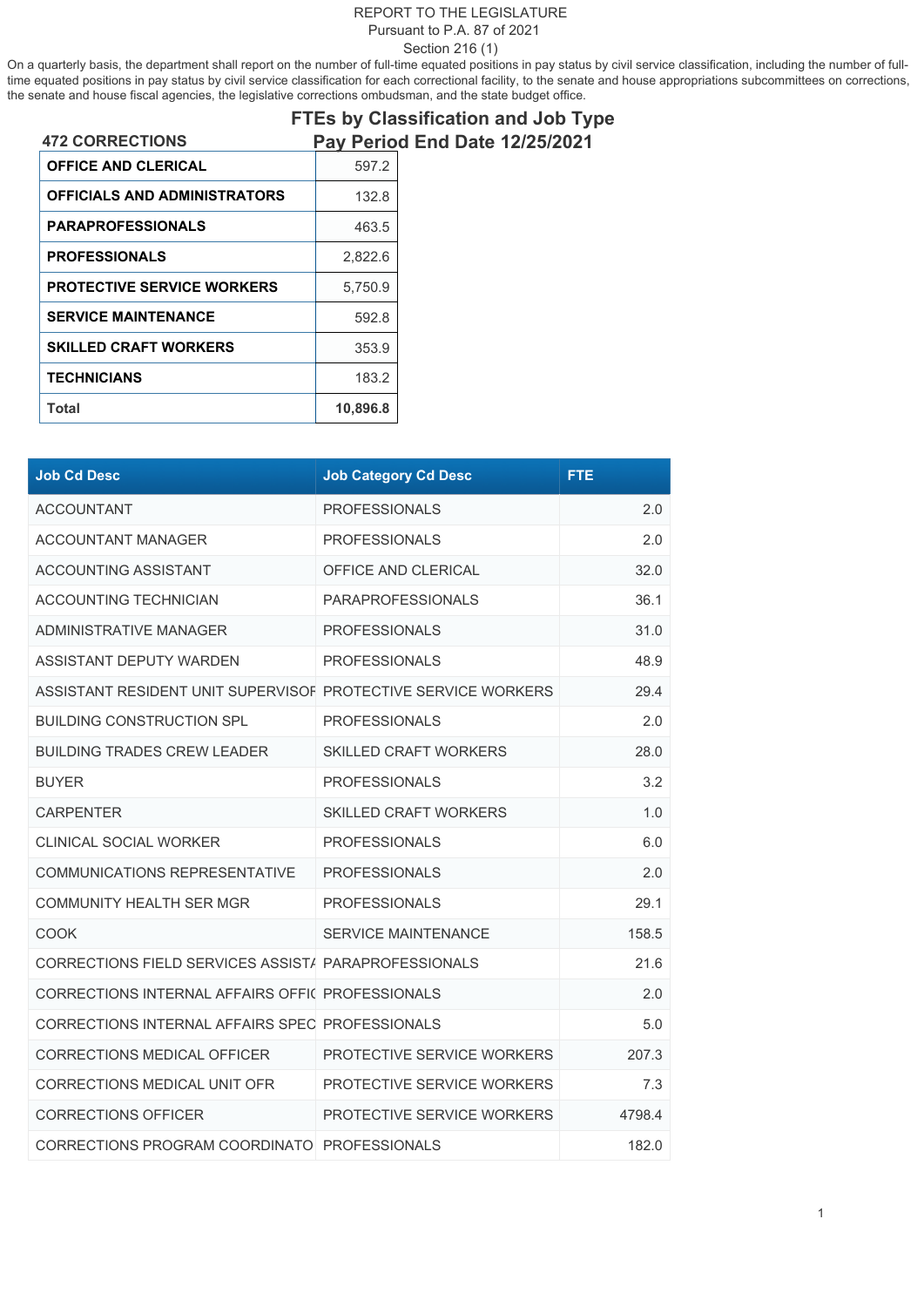| <b>Job Cd Desc</b>                                 | <b>Job Category Cd Desc</b>  | <b>FTE</b> |
|----------------------------------------------------|------------------------------|------------|
| <b>CORRECTIONS PROGRAM MGR-FZN</b>                 | <b>PROFESSIONALS</b>         | 1.0        |
| CORRECTIONS QUA MEN HTH PRO                        | <b>PROFESSIONALS</b>         | 124.9      |
| CORRECTIONS RESIDENT REPRESENTAT PARAPROFESSIONALS |                              | 49.7       |
| CORRECTIONS SECURITY INSPECTOR                     | PROTECTIVE SERVICE WORKERS   | 47.1       |
| CORRECTIONS SECURITY REPRESENTAT PARAPROFESSIONALS |                              | 26.3       |
| <b>CORRECTIONS SHIFT SUPERVISOR</b>                | PROTECTIVE SERVICE WORKERS   | 638.6      |
| <b>CORRECTIONS TRA OFR</b>                         | <b>SERVICE MAINTENANCE</b>   | 169.6      |
| <b>DENTAL AIDE</b>                                 | <b>PARAPROFESSIONALS</b>     | 31.5       |
| <b>DENTAL HYGIENIST</b>                            | <b>PARAPROFESSIONALS</b>     | 13.2       |
| DENTAL LABORATORY TECHNICIAN                       | <b>TECHNICIANS</b>           | 1.0        |
| <b>DENTIST</b>                                     | <b>PROFESSIONALS</b>         | 6.4        |
| <b>DENTIST MANAGER</b>                             | <b>PROFESSIONALS</b>         | 1.0        |
| DEPARTMENTAL ANALYST                               | <b>PROFESSIONALS</b>         | 123.6      |
| DEPARTMENTAL MANAGER                               | <b>PROFESSIONALS</b>         | 16.0       |
| DEPARTMENTAL SPECIALIST                            | <b>PROFESSIONALS</b>         | 79.0       |
| DEPARTMENTAL SUPERVISOR                            | <b>PARAPROFESSIONALS</b>     | 28.0       |
| DEPARTMENTAL TECHNICIAN                            | <b>PARAPROFESSIONALS</b>     | 155.4      |
| DEVELOPMENTAL DISABILITIES PROGRA PROFESSIONALS    |                              | 1.0        |
| <b>DIETITIAN NUTRITIONIST</b>                      | <b>PROFESSIONALS</b>         | 7.0        |
| <b>DIVISION ADMINISTRATOR</b>                      | OFFICIALS AND ADMINISTRATORS | 6.0        |
| <b>DOMESTIC SERVICES AIDE</b>                      | <b>SERVICE MAINTENANCE</b>   | 9.6        |
| <b>DRAFTING TECHNICIAN</b>                         | <b>TECHNICIANS</b>           | 1.0        |
| ELECTRICIAN LICENSED                               | <b>SKILLED CRAFT WORKERS</b> | 28.0       |
| ELECTRICIAN-MASTER LICENSED                        | <b>SKILLED CRAFT WORKERS</b> | 3.0        |
| EMERGENCY MEDICAL TECHNICIAN PAR. TECHNICIANS      |                              | 2.0        |
| EMPLOYMENT AND EDUCATION COUNSE PROFESSIONALS      |                              | 10.5       |
| ENVIRONMENTAL SANITARIAN SPL                       | <b>PROFESSIONALS</b>         | 2.0        |
| EQUIPMENT OPERATOR                                 | <b>SKILLED CRAFT WORKERS</b> | 8.0        |
| <b>EQUIPMENT TECHNICIAN</b>                        | <b>TECHNICIANS</b>           | 15.0       |
| <b>EXECUTIVE SECRETARY</b>                         | OFFICE AND CLERICAL          | 33.0       |
| <b>FINANCIAL ANALYST</b>                           | <b>PROFESSIONALS</b>         | 8.0        |
| <b>FINANCIAL MANAGER</b>                           | <b>PROFESSIONALS</b>         | 1.0        |
| <b>FINANCIAL SPECIALIST</b>                        | <b>PROFESSIONALS</b>         | 5.0        |
| <b>FINGERPRINT TECHNICIAN</b>                      | <b>TECHNICIANS</b>           | 2.0        |
| FIRE SAFETY INSPECTOR                              | <b>TECHNICIANS</b>           | 8.0        |
| FIRE SAFETY SUPERVISOR                             | <b>TECHNICIANS</b>           | 2.0        |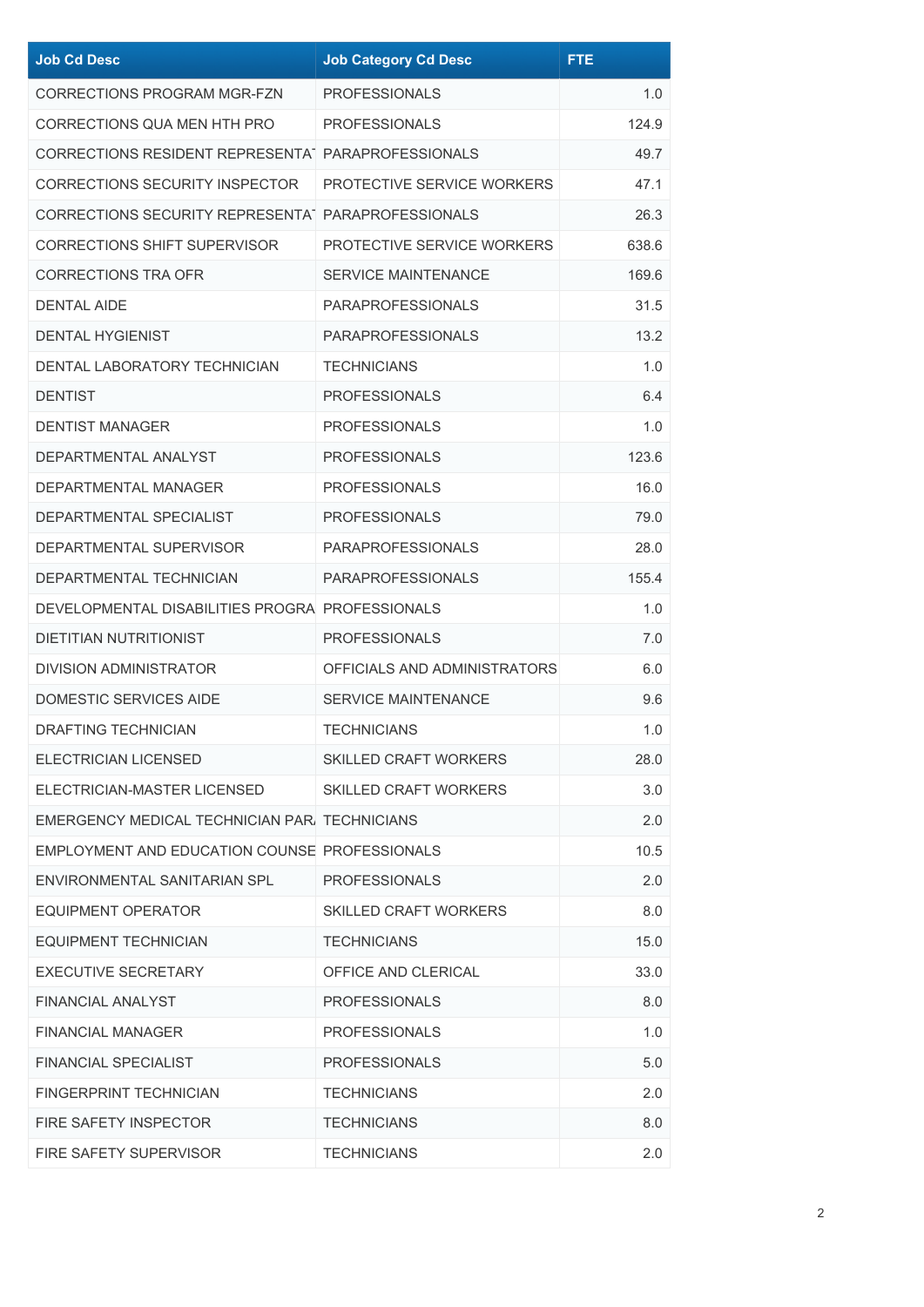| <b>Job Cd Desc</b>                                 | <b>Job Category Cd Desc</b>  | <b>FTE</b> |
|----------------------------------------------------|------------------------------|------------|
| <b>FOOD SERVICES SUPERVISOR</b>                    | <b>SERVICE MAINTENANCE</b>   | 117.0      |
| <b>GENERAL OFFICE ASSISTANT</b>                    | OFFICE AND CLERICAL          | 156.9      |
| <b>GROUNDSKEEPER</b>                               | <b>SERVICE MAINTENANCE</b>   | 1.0        |
| <b>HUMAN RESOURCES ANALYST</b>                     | <b>PROFESSIONALS</b>         | 3.0        |
| <b>HUMAN RESOURCES DEVELOPER</b>                   | <b>PROFESSIONALS</b>         | 35.0       |
| HUMAN RESOURCES DEV SPL                            | <b>PROFESSIONALS</b>         | 12.0       |
| HUMAN RESOURCES MANAGER                            | <b>PROFESSIONALS</b>         | 3.0        |
| HUMAN RESOURCES SPECIALIST                         | <b>PROFESSIONALS</b>         | 2.0        |
| <b>INDUSTRIES PRODUCTION LEADER</b>                | <b>SKILLED CRAFT WORKERS</b> | 22.0       |
| <b>INDUSTRIES SUPERVISOR</b>                       | <b>SKILLED CRAFT WORKERS</b> | 9.0        |
| <b>INSTITUTION CHAPLAIN</b>                        | <b>PROFESSIONALS</b>         | 21.1       |
| <b>LABORATORY ASSISTANT</b>                        | <b>TECHNICIANS</b>           | 1.0        |
| LABORER                                            | <b>SERVICE MAINTENANCE</b>   | 1.0        |
| LIBRARIAN                                          | <b>PROFESSIONALS</b>         | 21.0       |
| LIBRARIAN MANAGER                                  | <b>PROFESSIONALS</b>         | 1.0        |
| <b>LIBRARY ASSISTANT</b>                           | OFFICE AND CLERICAL          | 4.0        |
| <b>LIBRARY TECHNICIAN</b>                          | <b>PARAPROFESSIONALS</b>     | 22.1       |
| <b>MAINTENANCE MECHANIC</b>                        | <b>SKILLED CRAFT WORKERS</b> | 184.9      |
| <b>MEDICAL RECORD EXAMINER</b>                     | <b>PARAPROFESSIONALS</b>     | 26.7       |
| MEDICAL RECORD EXAMINER-SUPERVIS PARAPROFESSIONALS |                              | 5.0        |
| <b>MEDICAL TECHNICIAN SUPERVISOR</b>               | <b>TECHNICIANS</b>           | 1.0        |
| <b>MENTAL HEALTH SOCIAL WORKER</b>                 | <b>PROFESSIONALS</b>         | 6.0        |
| <b>MUSIC THERAPIST</b>                             | <b>PROFESSIONALS</b>         | 1.8        |
| OCCUPATIONAL THERAPIST                             | <b>PROFESSIONALS</b>         | 4.0        |
| OFFICE DIRECTOR                                    | OFFICIALS AND ADMINISTRATORS | 7.0        |
| OFFICE SUPERVISOR                                  | OFFICE AND CLERICAL          | 3.0        |
| <b>PAROLE PROBATION MANAGER</b>                    | <b>PROFESSIONALS</b>         | 161.0      |
| PAROLE PROBATION OFFICER                           | <b>PROFESSIONALS</b>         | 1096.0     |
| PAROLE PROBATION SPECIALIST                        | <b>PROFESSIONALS</b>         | 15.0       |
| PHARMACY ASSISTANT                                 | <b>TECHNICIANS</b>           | 33.0       |
| <b>PHLEBOTOMIST</b>                                | <b>TECHNICIANS</b>           | 3.1        |
| PHYSICAL PLANT SUPERVISOR                          | <b>SKILLED CRAFT WORKERS</b> | 28.0       |
| PHYSICIAN ASSISTANT                                | <b>PROFESSIONALS</b>         | 1.0        |
| PLUMBER                                            | <b>SKILLED CRAFT WORKERS</b> | 30.9       |
| POWER PLANT OPERATOR                               | <b>SKILLED CRAFT WORKERS</b> | 1.0        |
| PRACTICAL NURSE LICENSED                           | <b>TECHNICIANS</b>           | 98.7       |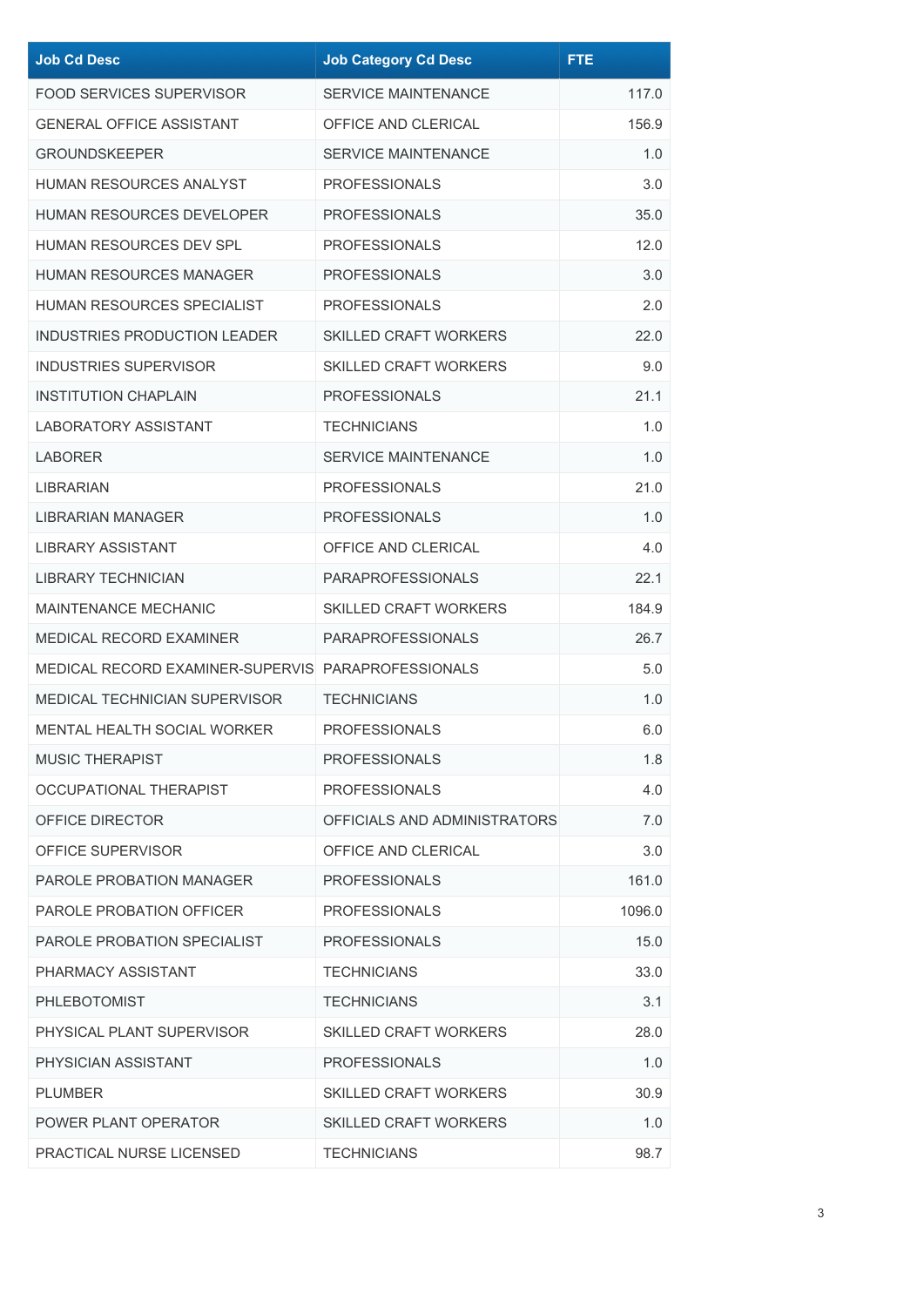| <b>Job Cd Desc</b>                                           | <b>Job Category Cd Desc</b>  | <b>FTE</b> |
|--------------------------------------------------------------|------------------------------|------------|
| PRISON COUNSELOR                                             | <b>PROFESSIONALS</b>         | 197.0      |
| PROCUREMENT TECHNICIAN                                       | <b>PARAPROFESSIONALS</b>     | 9.2        |
| PROMOTIONAL AGENT                                            | <b>PROFESSIONALS</b>         | 2.0        |
| <b>PSYCHIATRIST</b>                                          | <b>PROFESSIONALS</b>         | 0.6        |
| <b>PSYCHOLOGIST</b>                                          | <b>PROFESSIONALS</b>         | 56.7       |
| RECREATIONAL THERAPIST                                       | <b>PROFESSIONALS</b>         | 14.5       |
| <b>REFRIGERATION MECHANIC</b>                                | <b>SKILLED CRAFT WORKERS</b> | 9.0        |
| REFRIGERATION MECHANIC-LICENSED                              | <b>SKILLED CRAFT WORKERS</b> | 1.0        |
| REGISTERED NURSE                                             | <b>PROFESSIONALS</b>         | 205.2      |
| <b>REGISTERED NURSE DIRECTOR</b>                             | <b>PROFESSIONALS</b>         | 5.0        |
| <b>REGISTERED NURSE MANAGER</b>                              | <b>PROFESSIONALS</b>         | 70.7       |
| <b>REGISTERED NURSE NON-CAREER</b>                           | <b>PROFESSIONALS</b>         | 0.6        |
| <b>REGULATION AGENT</b>                                      | <b>PROFESSIONALS</b>         | 2.0        |
| REHABILITATION SERVICE COORD                                 | <b>PROFESSIONALS</b>         | 1.0        |
| <b>RESIDENT CARE AIDE</b>                                    | <b>PARAPROFESSIONALS</b>     | 29.8       |
| <b>RESIDENT UNIT MANAGER</b>                                 | <b>PROFESSIONALS</b>         | 48.9       |
| RESPIRATORY THERAPY TECHNICIAN                               | <b>TECHNICIANS</b>           | 2.0        |
| RIGHTS SPECIALIST                                            | <b>PROFESSIONALS</b>         | 1.0        |
| <b>SCHOOL PRINCIPAL</b>                                      | OFFICIALS AND ADMINISTRATORS | 10.8       |
| <b>SCHOOL TEACHER</b>                                        | <b>PROFESSIONALS</b>         | 47.8       |
| <b>SECRETARY</b>                                             | OFFICE AND CLERICAL          | 200.5      |
| <b>SECRETARY SUPERVISOR</b>                                  | OFFICE AND CLERICAL          | 2.0        |
| SENIOR EXECUTIVE MAN AST                                     | OFFICE AND CLERICAL          | 12.0       |
| SENIOR EXECUTIVE SERVICE                                     | OFFICIALS AND ADMINISTRATORS | 10.0       |
| SENIOR EXECUTIVE WARDEN                                      | OFFICIALS AND ADMINISTRATORS | 25.0       |
| SPECIAL ALTERNATIVE INCARCERATION PROTECTIVE SERVICE WORKERS |                              | 22.8       |
| SPECIAL EDUCATION TEACHER                                    | <b>PROFESSIONALS</b>         | 16.0       |
| STATE ADMINISTRATIVE MANAGER                                 | OFFICIALS AND ADMINISTRATORS | 47.0       |
| STATE ASSISTANT ADMINISTRATOR                                | OFFICIALS AND ADMINISTRATORS | 5.0        |
| STATE BUREAU ADMINISTRATOR                                   | OFFICIALS AND ADMINISTRATORS | 1.0        |
| <b>STATE DEPUTY WARDEN</b>                                   | OFFICIALS AND ADMINISTRATORS | 21.0       |
| <b>STOREKEEPER</b>                                           | <b>SERVICE MAINTENANCE</b>   | 116.1      |
| STOREKEEPER SUPERVISOR                                       | <b>SERVICE MAINTENANCE</b>   | 20.1       |
| <b>STUDENT ASSISTANT</b>                                     | <b>TECHNICIANS</b>           | 6.8        |
| TEACHER AIDE                                                 | <b>PARAPROFESSIONALS</b>     | 9.0        |
| <b>TRADES INSTRUCTOR</b>                                     | <b>PROFESSIONALS</b>         | 69.2       |